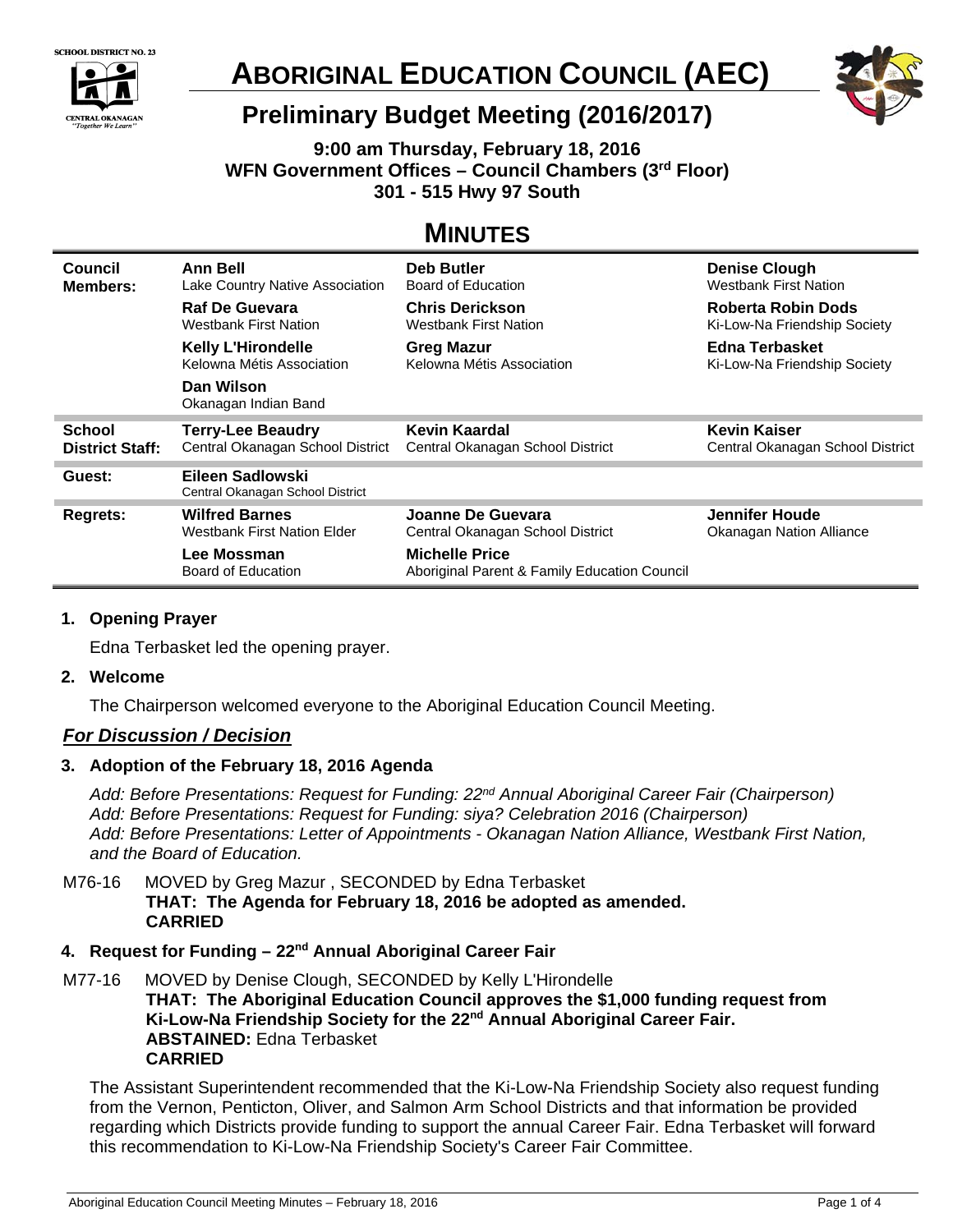## **5. Request for Funding – siya? Celebration 2016**

- M78-16 MOVED by Edna Terbasket, SECONDED by Greg Mazur **THAT: The Aboriginal Education Council approves the \$2,000 funding request from Westbank First Nation for the siya? Celebration 2016. ABSTAINED:** Chris Derickson and Denise Clough **CARRIED**
- **6. Letters of Appointments Okanagan Nation Alliance, Westbank First Nation, and the Board of Education**
- M79-16 MOVED by Dan Wilson, SECONDED by Ann Bell

**THAT: The Aboriginal Education Council approves the Letter of Appointments for Okanagan Nation Alliance, Westbank First Nation, and the Board of Education, as presented. ABSTAINED:** Deb Butler **CARRIED** 

#### *Presentations*

#### **7. Budget Presentation - Central Okanagan School District**

Eileen Sadlowski, Director of Finance, presented the Central Okanagan School District's Preliminary Budget for 2016/2017. The 2016/2017 budget pressures were described. The deadline for request for budget recommendations is March 31, 2016.

The AEC decided to forward letters to their local MLAs, requesting additional funds be allocated to education.

*ACTION ITEM: To draft a letter AEC members can forward to their local MLAs, requesting additional funds be allocated to education. (Deb Butler)* 

*10:27 am – The Aboriginal Education Council recessed. 10:48 am – The Aboriginal Education Council reconvened. 10:48 am – Mike De Guevera, Westbank First Nation Counselor, joined the meeting.* 

#### *For Open Discussion*

#### **8. 2016/2017 Aboriginal Education Program Budget**

The Assistant Superintendent outlined the preliminary 2016/2017 Aboriginal Education Program Budget.

*10:58 am – Raf De Guevara joined the meeting.* 

The Assistant Superintendent shared that the District Principal and senior staff is requesting additional administrative support (i.e. Vice-Principal) to manage the complexities of students and families as well as the implementation of the redesigned curriculum and Ministry mandates.

Kevin Kaiser, Principal Designate, shared that the Elder in Residence program requires a re-evaluation after trying three separate models.

*11:06 am - Mike De Guevera left the meeting.* 

The AEC discussed the importance of having a sustainable Elder in Residence program and agreed options for cost sharing and delivery models need to be explored.

M80-16 MOVED by Dan Wilson, SECONDED by Roberta Robin Dods **IT IS RECOMMENDED THAT: The Elder in Residence program be reassessed for the next fiscal year and to explore options for cost sharing and delivery models, with an allocation of funds not to exceed \$46,805. ABSTAINED:** Deb Butler **CARRIED** 

*ACTION ITEM: To bring information on the delivery models from past Elder in Residence programs to a future AEC meeting. (Terry Beaudry)*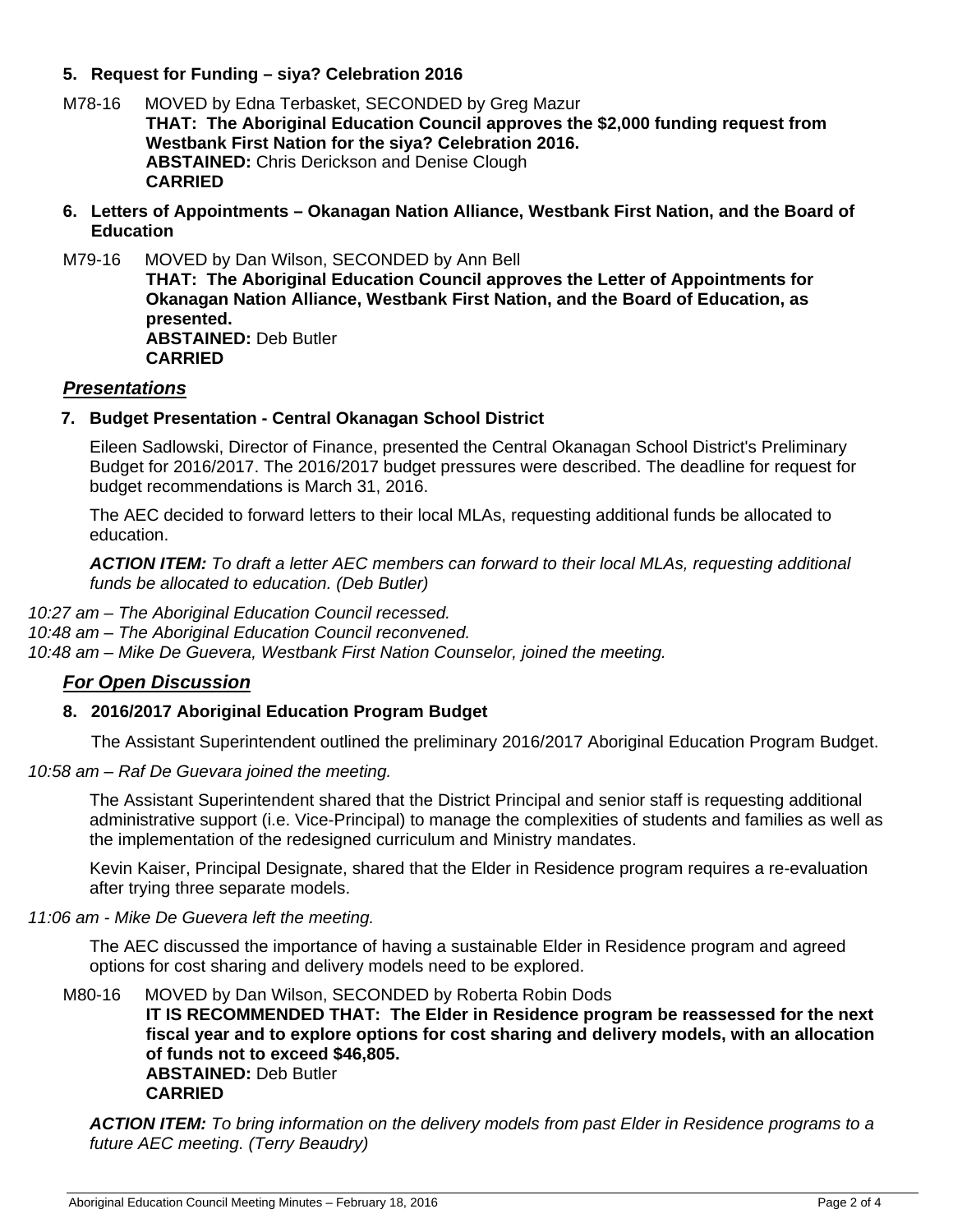*12:05 pm – Greg Mazur left the meeting. 12:05 pm - The Aboriginal Education Council recessed. 12:16 pm – The Aboriginal Education Council reconvened.*

## *For Open Discussion*

#### **9. 2016/2017 Aboriginal Education Program Budget – Continued**

The AEC discussed the modest budget assigned to resources and requested more information on the percentage of resources and staffing funds that are being used for Aboriginal students versus non-Aboriginal students. The AEC recommended that staff identify areas of need and the potential increase in resource budget that is required to cover the identified needs.

#### M81-16 MOVED by Ann Bell, SECONDED by Raf De Guevara **THAT: District staff provide a report on what percentage of the resource and staffing budget are being used for Aboriginal students versus non-Aboriginal students. CARRIED**

*ACTION ITEM: To provide a report on what percentage of the resource and staffing budget are being used for Aboriginal students versus non-Aboriginal students. (Kevin Kaiser)* 

#### M82-16 MOVED by Roberta Robin Dods, SECONDED by Kelly L'Hirondelle **THAT: District staff identify areas of need and the potential increase in resource budget that is required to cover the identified needs. CARRIED**

*ACTION ITEM: To identify areas in need and the potential increase in resource budget that is required to cover the identified needs. (Kevin Kaiser)* 

The Assistant Superintendent requested that the AEC send any specific questions to her office so that staff members have time to prepare answers.

*1:06 pm – Kevin Kaiser left the meeting* 

The AEC discussed the challenges with having one District Principal to serve over 2400 students and the potential need for additional administrative support for the Aboriginal Education Program.

M83-16 MOVED by Ann Bell, SECONDED by Roberta Robin Dods

**IT IS RECOMMENDED THAT: District staff explore options for additional administrative support for the Aboriginal Education Program and that any additional support be paid out of general District funds, not targeted funding. ABSTAINED:** Deb Butler **CARRIED** 

The AEC discussed the allocation of Aboriginal Advocates versus tutors in middle school and recommended a review of the current structure.

The AEC requested that the AEC binders be updated. The Assistant Superintendent advised that the binders will be updated over the summer.

*ACTION ITEM: To provide updated binder materials for the AEC. (Michelle DesRochers)*

The AEC recommended a budget line item of \$2,400/year be added to provide a \$200 honorarium/meeting to the WFN Elder AEC representative and the two parent AEC representatives.

#### M84-16 MOVED by Dan Wilson, SECONDED by Kelly L'Hirondelle

**IT IS RECOMMENDED THAT: A budget line item be added in the amount of \$2,400 per year to provide a \$200 honorarium per meeting to the WFN Elder AEC representative and the two parent AEC representatives. ABSTAINED:** Deb Butler **CARRIED**